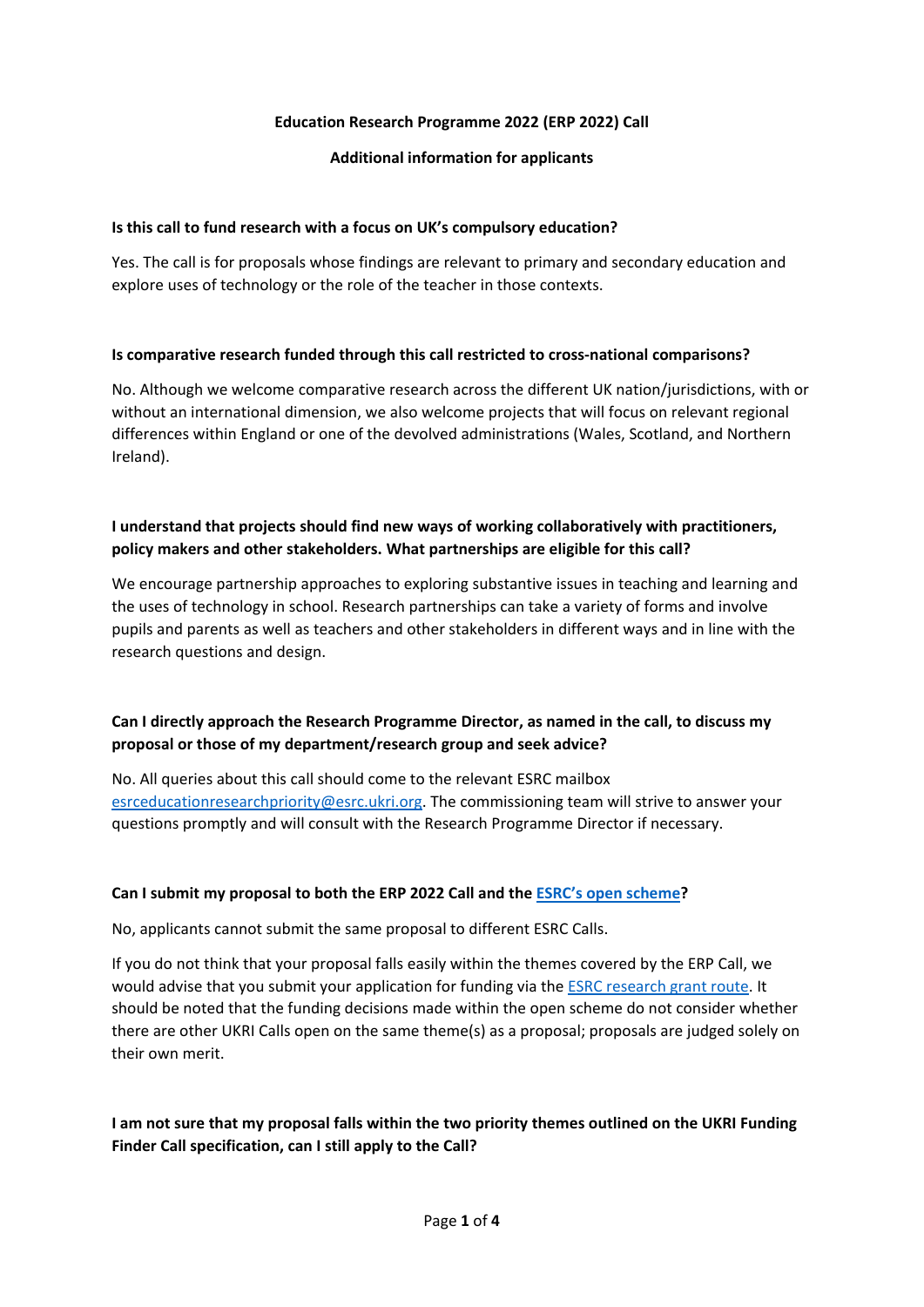Proposals that do not clearly address at least one of the two themes, "teaching and learning, focusing on the role of teachers" and "the uses of technology in teaching and learning", covered by the ERP Call are not eligible for funding and will be rejected.

Proposals should explain how the research relates to one or both priority themes.

If you think that your proposal might fall within the themes but are unsure, please email the ERP commissioning team for advice: [esrceducationresearchpriority@esrc.ukri.org](mailto:esrceducationresearchpriority@esrc.ukri.org)

Applicants should note tha[t our standard resubmissions policy](https://esrc.ukri.org/funding/guidance-for-applicants/resubmissions-policy/) applies for this Call.

# **I have a question about whether my organisation / a Principal Investigator (PI) / a Co-Investigators (Co-I) / Project Partner is eligible for funding?**

For all questions of eligibility, please refer to the [ESRC Funding Guide](https://esrc.ukri.org/funding/guidance-for-applicants/research-funding-guide/) and to the ['before you apply'](https://www.ukri.org/apply-for-funding/before-you-apply/check-if-you-are-eligible-for-research-and-innovation-funding/who-can-apply-for-funding/#contents-list)  section on the UKRI website in the first instance.

If you are still unsure after that, please email the ERP commissioning team for advice: [esrceducationresearchpriority@esrc.ukri.org](mailto:esrceducationresearchpriority@esrc.ukri.org)

### **Can my proposal have two named Principal Investigators to share the project's leadership role?**

An application can only have one named Principal Investigator on our system. This does not mean that the project cannot be co-led by a PI and a Co-I in practice: and this is the case for many of our investments.

If your research project is to be a co-led venture, we would suggest making this clear in your application and outlining how this will work in practice. For example, what will be the division of responsibilities? How will you ensure coordination and communication between the co-leads?

## **As an early career researcher, can I be the named Principal Investigator on the project?**

Yes, we welcome applications from early career researchers who are based at eligible UK institutions.

## **I would like to include an international comparative dimension within my proposal. Is this eligible under the Call?**

Proposals can include an international dimension, as long as the primary focus of the research is on the UK, and the research findings are directly relevant and applicable to the UK context.

#### **Can I include PhD studentships as part of my application?**

PhD studentships are not eligible for ESRC funding under this Call. They can, however, be included in a proposal as part of an RO's or a project partner's contribution.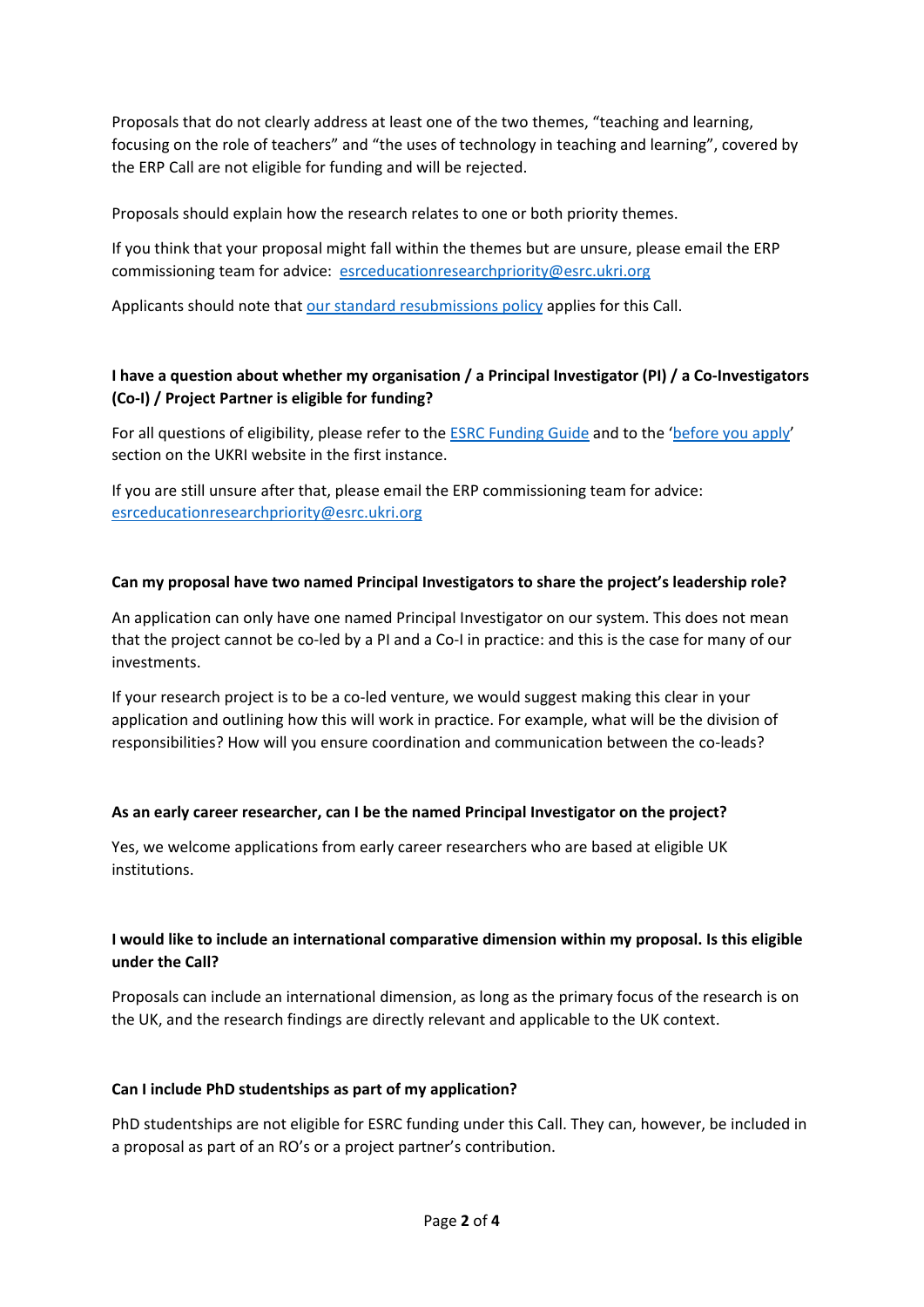### **Can I include PhD students as members of my research team?**

Yes, the project team can include PhD students (for example, as research assistants or research support staff) as long as the ESRC's 80% contribution does not fund their doctoral studies. Please note that ESRC-funded students cannot be included in project teams.

## **I am currently a PI on a UKRI COVID-19 Rapid Response project which ends in 2022. Can I hold an ERP grant as PI given that these projects must start in December 2022?**

If you fulfil th[e standard ESRC eligibility criteria,](https://esrc.ukri.org/funding/guidance-for-applicants/research-funding-guide/) being a PI on another UKRI project does not preclude you from being a PI on a ERP grant.

Applicants should note however, that the guidelines stipulate that "All applicants and named research staff must be able to meet the time commitment to the project as stated in the proposal. Where research staff are to be employed on a grant it is assumed as part of the proposal that they or any replacement will not exceed 100% of their time. Proposals which may result in overcommitment of time, for any applicant across all of their projects, will not be approved. Applicants have a duty to report immediately in writing to ESRC if at any time this regulation is likely to be breached."

## **Can my proposal include non-academic Co-Investigators, for example from government departments, businesses, NGO's, and civil society?**

Yes, you can include Co-Investigators from an established UK business, third sector or government body. There is no requirement for the UK business, third sector or government Co-Investigator to hold a PhD or equivalent qualification. On receipt of the application, eligibility of business, third sector or government body will not normally need to be checked if it is reasonably clear that they are appropriate to conduct the work. Where there is doubt checks will be carried out.

For full details about eligible costs, please refer to our policy on the [inclusion of UK business, third](https://esrc.ukri.org/funding/guidance-for-applicants/inclusion-of-uk-business-third-sector-or-government-body-co-investigators-on-proposals/)  [sector or government body co-investigators](https://esrc.ukri.org/funding/guidance-for-applicants/inclusion-of-uk-business-third-sector-or-government-body-co-investigators-on-proposals/) on ESRC proposals.

#### **Can my proposal include non-academic international Co-Investigators?**

No. All international Co-Investigators must be from an eligible research organisation to be covered by our [International Co-Investigator Policy.](https://esrc.ukri.org/files/funding/guidance-for-applicants/international-co-investigator-policy-guidance/) You may be able to include some relevant costs under consultancy (in which case these would be funded at 80% rather than 100%), but again the individual(s) would not be recognised as an international Co-I. Please refer to the guidance for relevant costs.

## **I would like to include a retired academic who will be donating their time and expertise in-kind in my research project. Can they be a Project Partner?**

Yes, you can include a retired academic who is offering their expertise and time in-kind as a project partner, as long as no ESRC research grant funds are claimed for their activities.